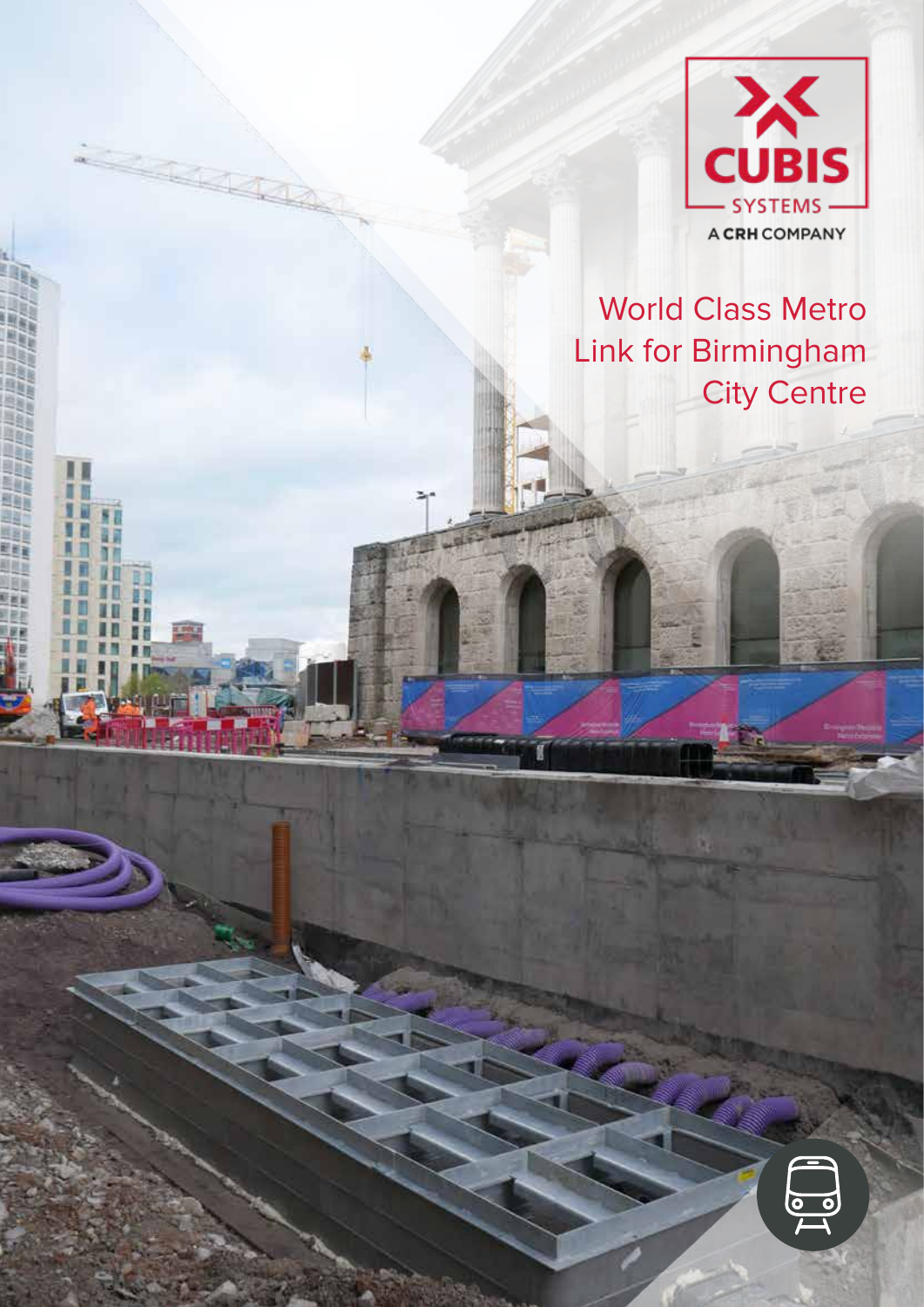The West Midlands area of the UK is currently undergoing a major redevelopment of its light rail infrastructure. The billion-pound project is to be completed over the next 8 years and will bring together 6 new light rail lines with 50 trams across the city of Birmingham and the surrounding areas.

Cubis Systems where approached early in the design and planning stages by Colas Rail and the Midland Metro Alliance to provide a full assessment of potential above and below ground network access and cable protection systems. The innovative Cubis rail product range enabled full integration of utilities from both the new metro system and existing utilities. This integration will future proof new and existing utilities for decades to come.

Cubis supplied 100+ STAKKAbox™ network access chambers, over 1km of the MULTIduct™ cable protection system and a wide range of AX-S™ access covers including B125 recessed covers. The recessed covers provided a complete site chamber access and cover solution, while offering an improved aesthetic finish to the open public spaces.

STAKKAbox™ ULTIMA Connect was used due to its lightweight and flexible onsite capabilities with the capacity to be installed manually without the need for skilled wet trades. The individual 150mm deep sections of twin-wall GRP that make up the ULTIMA Connect chamber system provided a lightweight, modular solution with components falling under 25kg making them suitable for a single person lift under manual handling regulations, with an overall installation being significantly faster in comparison to conventional alternatives.

MULTIduct™ offered an innovative, lightweight, structural, multiple duct system that provided a modern alternative to traditional cable ducting. This was the ideal solution for the constraints of compacted city infrastructure and allowed for multiple utilities to be contained in a single ducting system. MULTIduct™ also reduced the projects overall carbon footprint enabling a significant reduction in the removal of on-site dug material. MULTIduct™ has high crush strength properties that require a much shallower burial depth and existing ground materials were reused during the installation reducing time, cost and the need for heavy plant.

MULTIduct™ also delivered a seamless integration with its range of chamber access products such as STAKKAbox™ ULTIMA Connect enabling enhanced cable management and network access across the project.





## Cubis Rail Products at the Core of Birmingham City Centre Metro Link